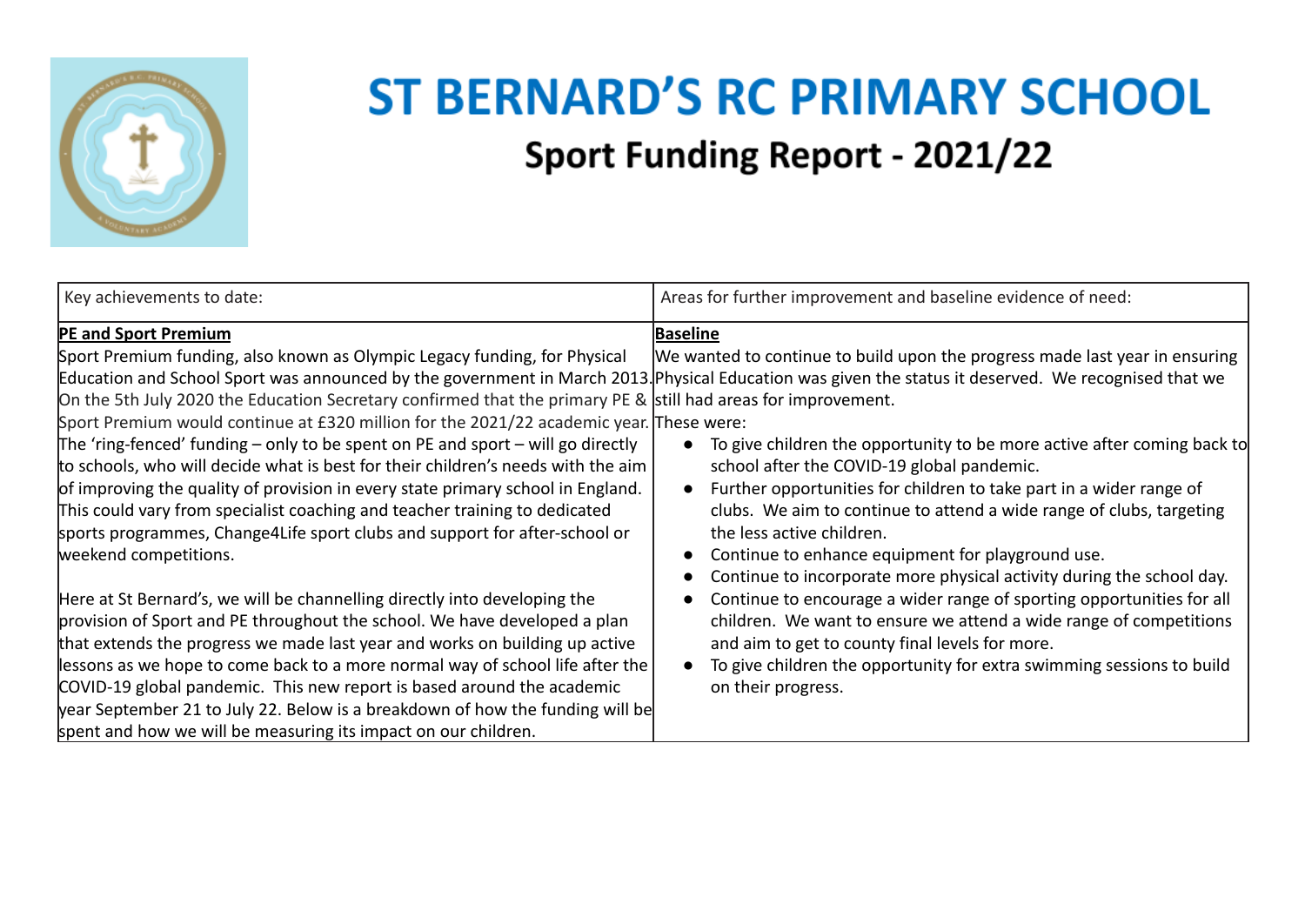| Meeting national curriculum requirements for swimming and water safety                                                                                                                                                         | Please complete all of the below: |
|--------------------------------------------------------------------------------------------------------------------------------------------------------------------------------------------------------------------------------|-----------------------------------|
| What percentage of your Year 6 pupils could swim competently, confidently and proficiently over a distance<br>of at least 25 metres when they left your primary school at the end of last academic year?                       | 76%                               |
| What percentage of your Year 6 pupils could use a range of strokes effectively [for example, front crawl,<br>backstroke and breaststroke] when they left your primary school at the end of last academic year?                 | 65%                               |
| What percentage of your Year 6 pupils could perform safe self-rescue in different water-based situations<br>when they left your primary school at the end of last academic year?                                               | 65%                               |
| Schools can choose to use the Primary PE and Sport Premium to provide additional provision for swimming<br>but this must be for activity over and above the national curriculum requirements. Have you used it in this<br>way? | Yes for LKS2                      |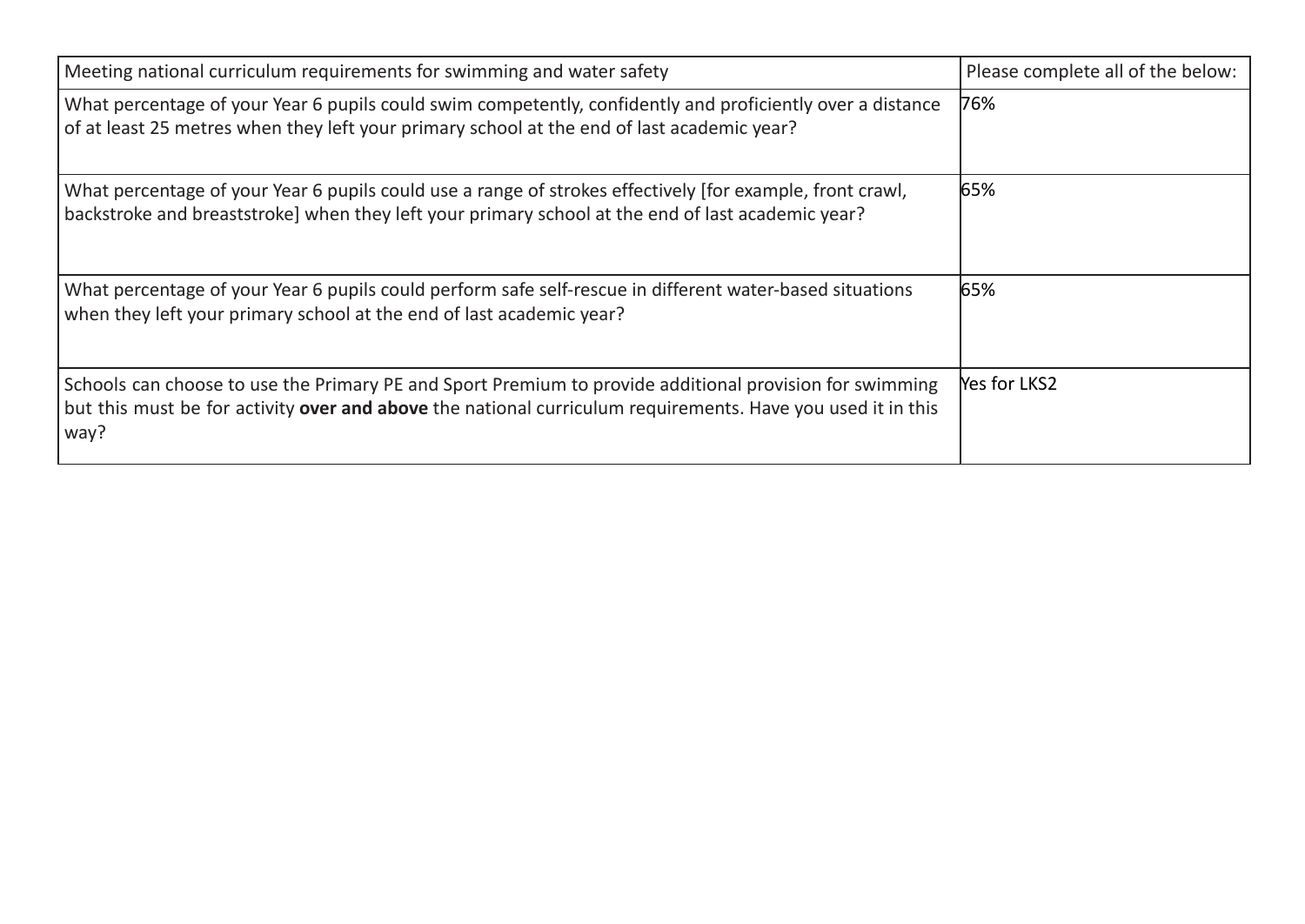## **Action Plan and Budget Tracking**

Capture your intended annual spend against the 5 key indicators. Clarify the success criteria and evidence of impact that you intend to measure to evaluate for students today and for the

| Academic Year: 2021/22                                                                                                                                                                                                     | Total fund allocated: £17750<br>(approx)<br><b>E6250 carried over from the academic</b><br>year 2021 - 2022 budget.                                                                                               | Date Updated: October 21                |                      |                                                                 |
|----------------------------------------------------------------------------------------------------------------------------------------------------------------------------------------------------------------------------|-------------------------------------------------------------------------------------------------------------------------------------------------------------------------------------------------------------------|-----------------------------------------|----------------------|-----------------------------------------------------------------|
| Key indicator 1: The engagement of all pupils in regular physical activity - Chief Medical Officer guidelines recommend that<br>primary school children undertake at least 30 minutes of physical activity a day in school |                                                                                                                                                                                                                   |                                         |                      | Percentage of total allocation:<br>37.4%<br>37.6% of additional |
| School focus with clarity on<br>intended impact on pupils:                                                                                                                                                                 | Actions to achieve:                                                                                                                                                                                               | Funding<br>allocated:                   | Evidence and impact: | Sustainability and suggested<br>next steps:                     |
| Children to engage in physical<br>activity through a variety of<br>curriculum subjects.<br>Encourage children to lead<br>these activities.                                                                                 | Staff meeting time allocated<br>$\bullet$<br>to recap the programme.<br>Planning time given to<br>ensure it is embedded within<br>cross curricular planning.<br>Planning time for sports<br>$\bullet$<br>leaders. | £645                                    |                      |                                                                 |
| A commitment for training<br>Playground Leaders to enable<br>to increase the amount of<br>activity offered at playtime<br>and lunchtime.                                                                                   | Weekly after school training<br>sessions provided for<br>playground leaders from<br>Years 4, 5 and 6 to build on<br>the skills for them to deliver<br>playground games.                                           | $£2000$ for<br>playground<br>equipment. |                      |                                                                 |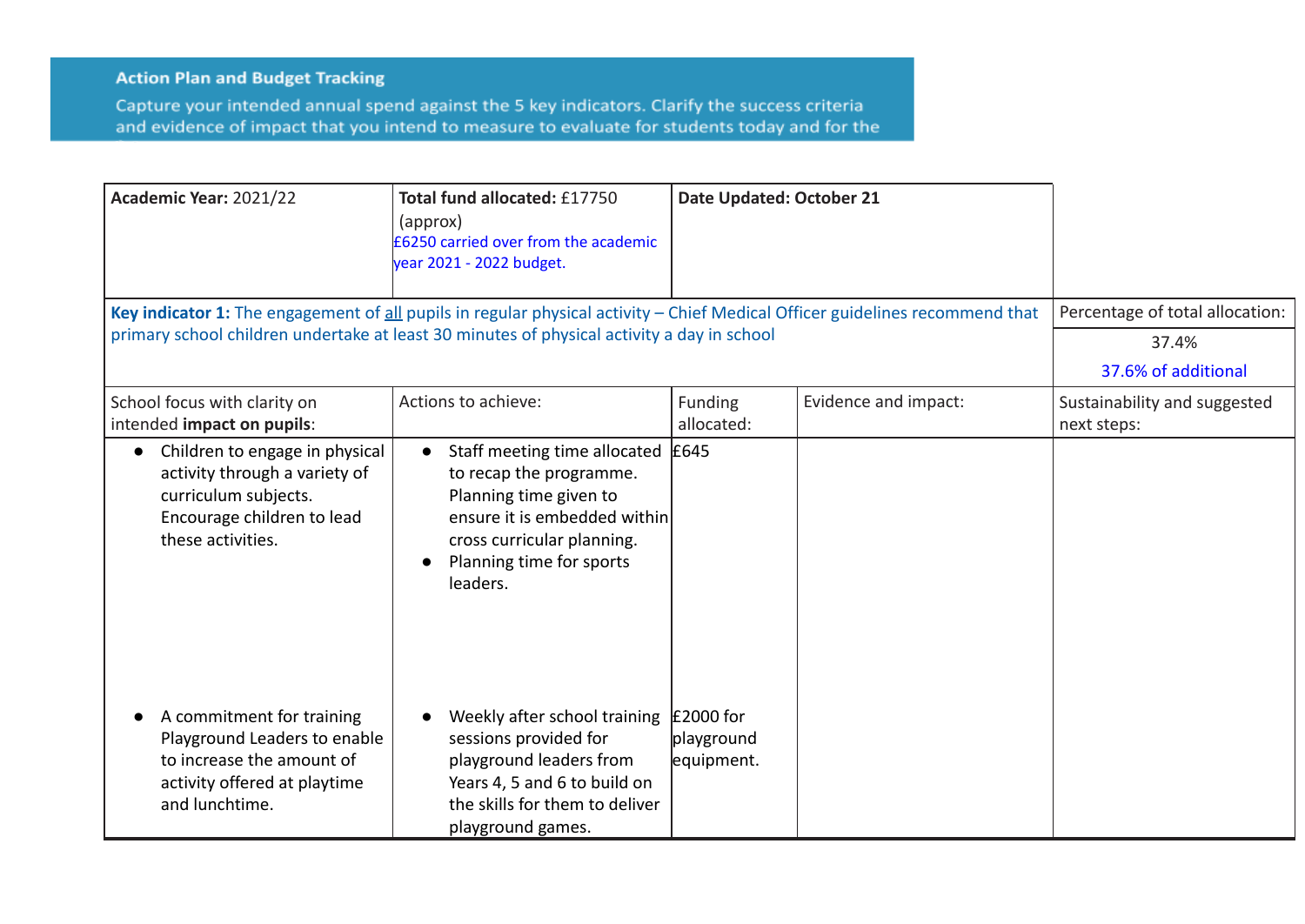|                                                        | Weekly after school training<br>$\bullet$<br>sessions provided for KS1<br>playground leaders.<br>Termly meetings with the PE<br>$\bullet$<br>leader, Playground Leaders<br>and Learning Coaches to<br>work on any targets for the<br>programme.<br>PE leader to observe the<br>Playground Leaders working<br>with the other children.                                                                                                                                                                                                                                                                                |                                                                                                           |  |
|--------------------------------------------------------|----------------------------------------------------------------------------------------------------------------------------------------------------------------------------------------------------------------------------------------------------------------------------------------------------------------------------------------------------------------------------------------------------------------------------------------------------------------------------------------------------------------------------------------------------------------------------------------------------------------------|-----------------------------------------------------------------------------------------------------------|--|
| Swimming lessons for children<br>in Years 3, 4, and 5. | Links made with Ellesmere<br>Port Sports Village for the<br>children to attend swimming catch up<br>lessons for a term.<br>Booster sessions offered for<br>$\bullet$<br>any children in Year 6 who<br>can not swim 25 metres.<br>Time to meet with PE leader<br>and class teachers to assess<br>children's swimming ability<br>and work on next step where funding)<br>required.<br>Booster sessions offered for<br>Year 4 and Year 6 who have<br>missed sessions due to the<br>COVID-19 global pandemic.<br>Training for school staff to be<br>trained in delivering and<br>supporting the teaching of<br>swimming. | £1000<br>£1550 extra for<br>sessions.<br>Total<br>£2550<br>$\ $ (in addition to<br>national<br>curriculum |  |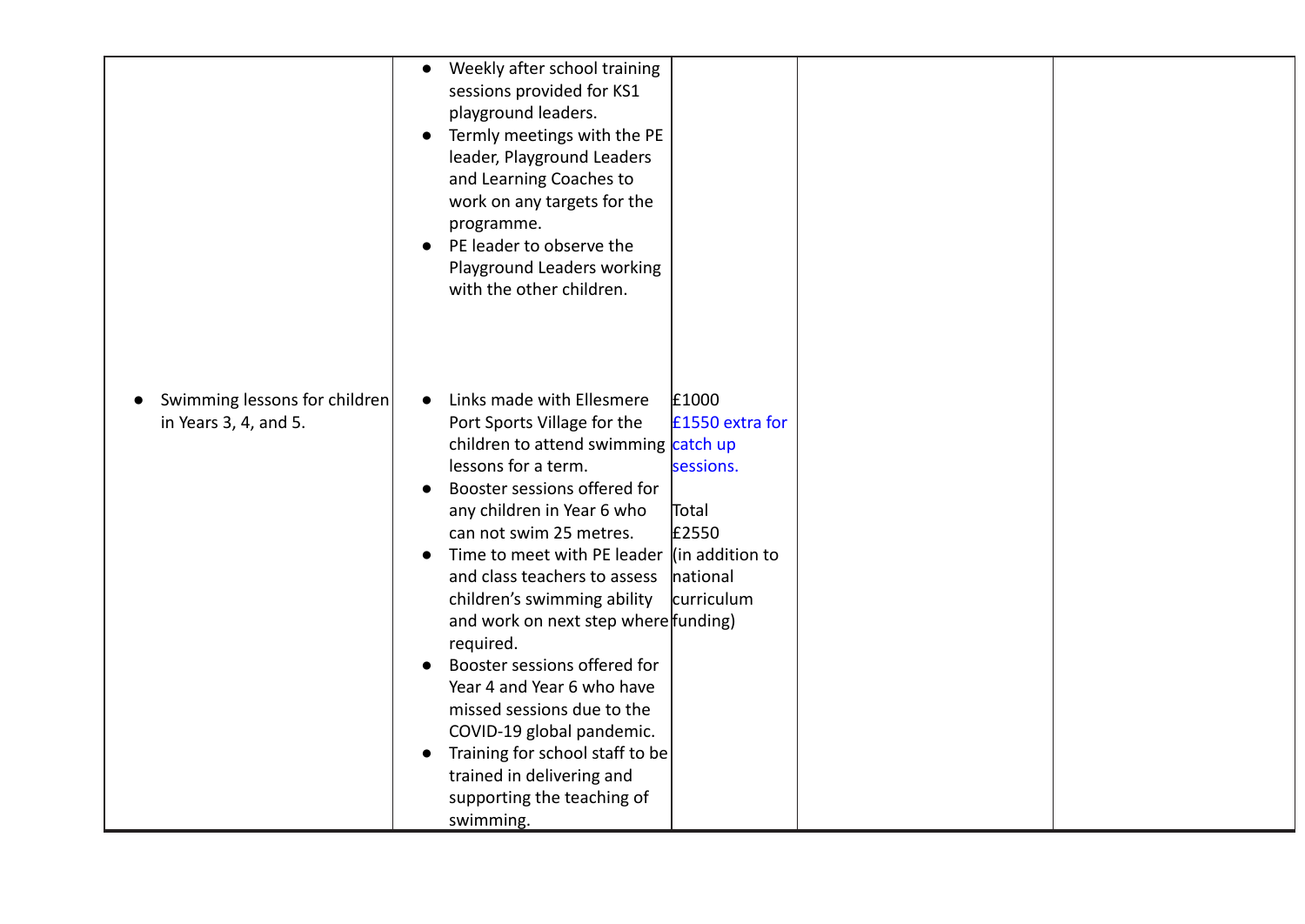|                                                                                                                                                | Finding for additional staff to<br>$\bullet$<br>support the delivery of<br>swimming.                                                                                               |                                                                                    |                      |                                 |
|------------------------------------------------------------------------------------------------------------------------------------------------|------------------------------------------------------------------------------------------------------------------------------------------------------------------------------------|------------------------------------------------------------------------------------|----------------------|---------------------------------|
| An investment in new and<br>up-to-date sports equipment.                                                                                       | Continue to launch new<br>sports on a termly basis<br>through a whole school<br>inter-class sports<br>competition.                                                                 | £3000<br>£800 carried<br>over from<br>previous<br>academic year.<br>Total<br>£3800 |                      |                                 |
|                                                                                                                                                | Key indicator 2: The profile of PE and sport being raised across the school as a tool for whole school improvement                                                                 |                                                                                    |                      | Percentage of total allocation: |
|                                                                                                                                                |                                                                                                                                                                                    |                                                                                    |                      | 6.8%                            |
|                                                                                                                                                |                                                                                                                                                                                    |                                                                                    |                      | 19.2% of additional             |
| School focus with clarity on                                                                                                                   | Actions to achieve:                                                                                                                                                                | Funding                                                                            | Evidence and impact: | Sustainability and suggested    |
| intended impact on pupils:                                                                                                                     |                                                                                                                                                                                    | allocated:                                                                         |                      | next steps:                     |
| To increase the profile of PE,<br>$\bullet$<br>sport and healthy living<br>through a Health and<br>Well-being week across the<br>whole school. | Whole-staff planning<br>$\bullet$<br>meeting to generate ideas<br>for the Health and Wellbeing over from<br>week.<br>Funding for specialist sports<br>coaches to come into school. | £1000<br>£1200 carried<br>previous<br>academic year.                               |                      |                                 |
|                                                                                                                                                | A week off timetable to give<br>$\bullet$<br>children the opportunity to<br>engage in a wide range of<br>sports.<br>Have a whole school focus<br>on mindfulness and                | Total<br>£2200                                                                     |                      |                                 |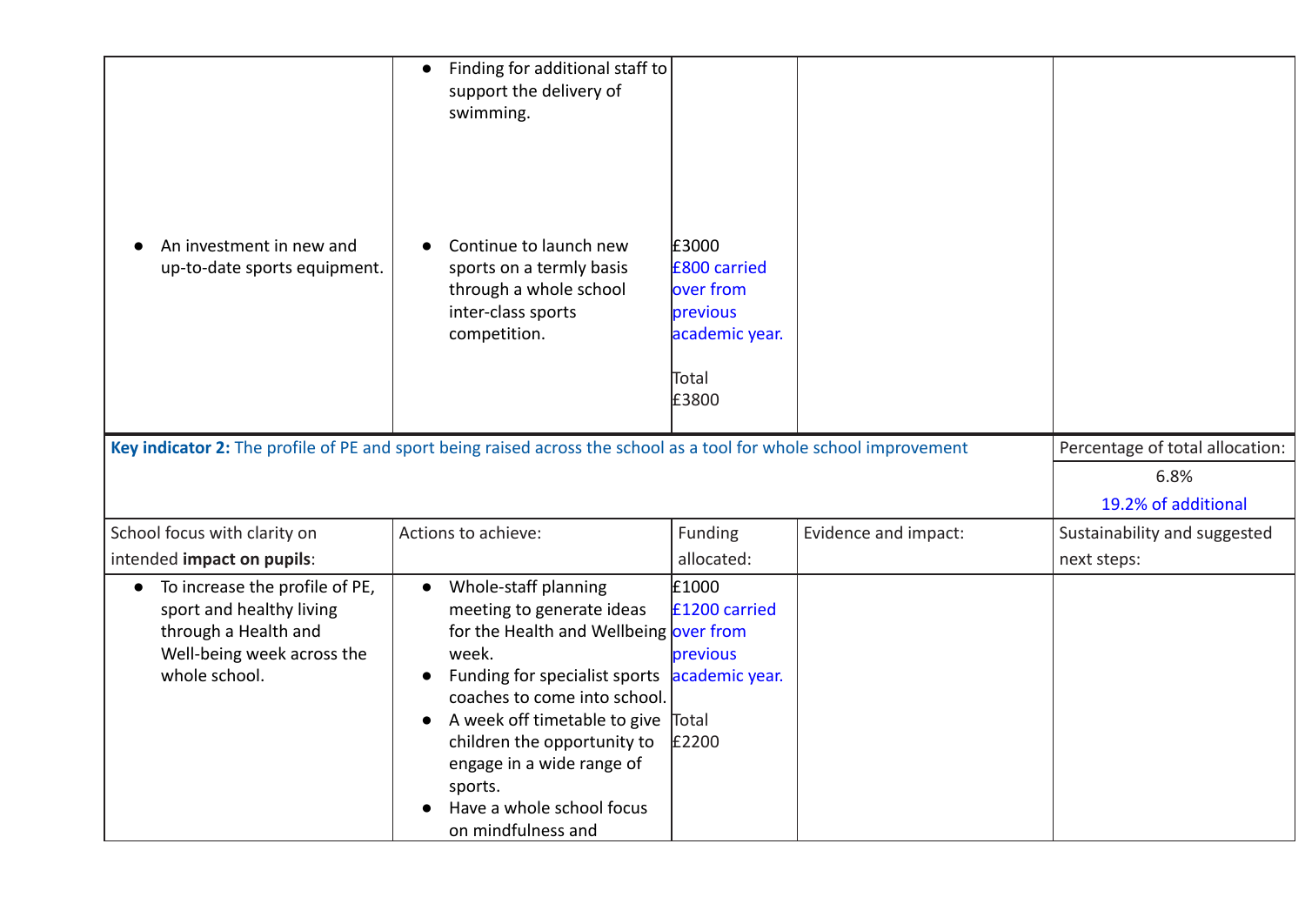|                                                                            | wellbeing.                                                                                                                                                                                                                                                                                      |  |
|----------------------------------------------------------------------------|-------------------------------------------------------------------------------------------------------------------------------------------------------------------------------------------------------------------------------------------------------------------------------------------------|--|
| • To engage children in<br>competitions through<br>inter-class sport days. | Children to take part in class $\vert$ £200<br>$\bullet$<br>and inter-class competitions<br>in a wide range of school<br>sports.<br>Winning teams to be<br>$\bullet$<br>presented in assembly.<br>• A whole day event per term.<br>Encourage sports leaders to<br>$\bullet$<br>plan the events. |  |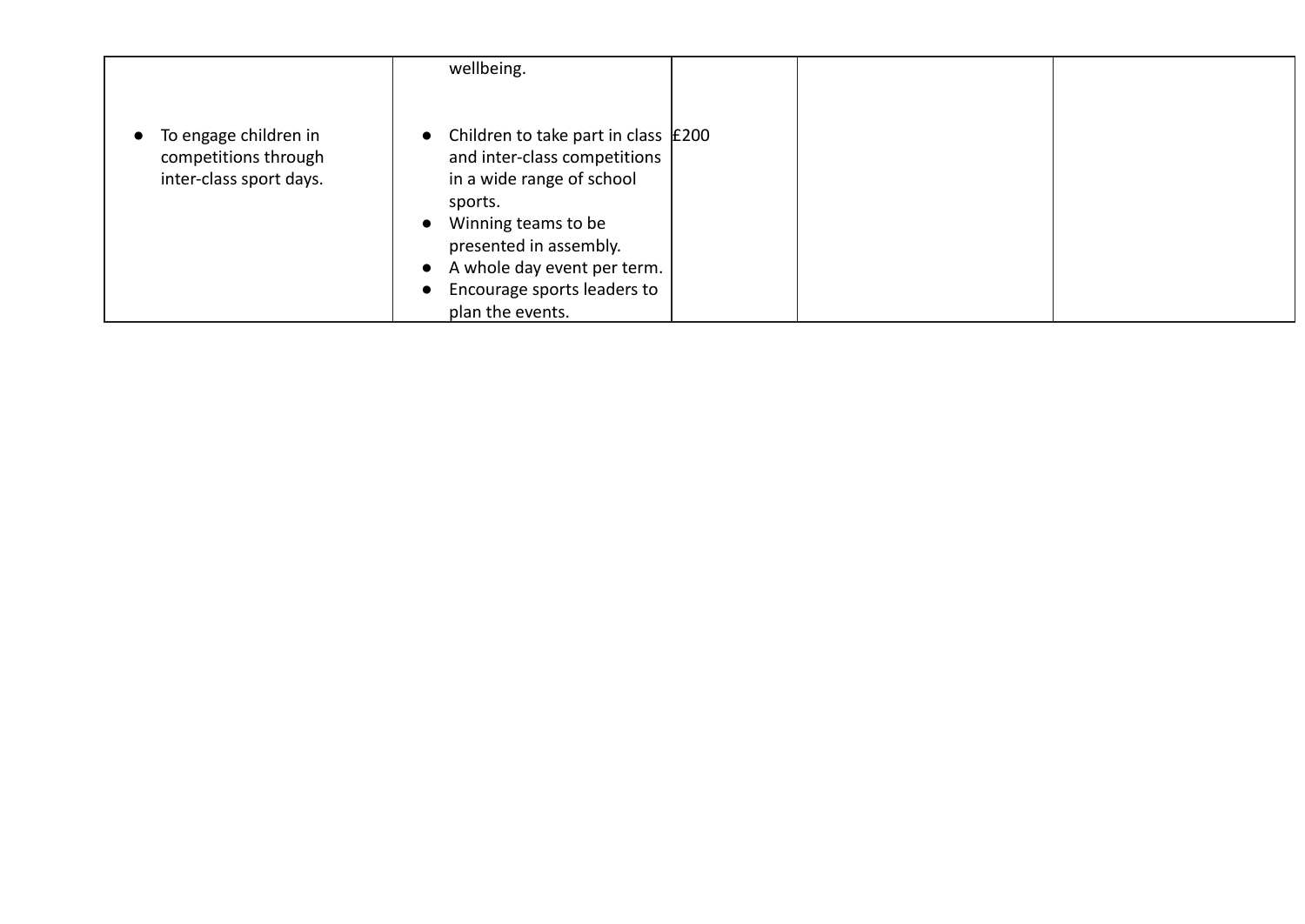| Key indicator 3: Increased confidence, knowledge and skills of all staff in teaching PE and sport                                 |                                                                                                                                                                                                                                                                                                                                                                                                                                                                                                                                                                                                                                                                                                                                                                                                                                   |                                                                                                                                   | Percentage of total allocation:               |                              |
|-----------------------------------------------------------------------------------------------------------------------------------|-----------------------------------------------------------------------------------------------------------------------------------------------------------------------------------------------------------------------------------------------------------------------------------------------------------------------------------------------------------------------------------------------------------------------------------------------------------------------------------------------------------------------------------------------------------------------------------------------------------------------------------------------------------------------------------------------------------------------------------------------------------------------------------------------------------------------------------|-----------------------------------------------------------------------------------------------------------------------------------|-----------------------------------------------|------------------------------|
|                                                                                                                                   |                                                                                                                                                                                                                                                                                                                                                                                                                                                                                                                                                                                                                                                                                                                                                                                                                                   |                                                                                                                                   |                                               | 34.6%                        |
| School focus with clarity on intended Actions to achieve:                                                                         |                                                                                                                                                                                                                                                                                                                                                                                                                                                                                                                                                                                                                                                                                                                                                                                                                                   | Funding                                                                                                                           | Evidence and impact:                          | Sustainability and suggested |
| impact on pupils:                                                                                                                 |                                                                                                                                                                                                                                                                                                                                                                                                                                                                                                                                                                                                                                                                                                                                                                                                                                   | allocated:                                                                                                                        |                                               | next steps:                  |
| • An improved quality in PE<br>provision across EYFS, KS1 and<br>KS2 to ensure all teaching staff<br>are competent and confident. | Whole school training,<br>$\bullet$<br>including all teaching staff<br>and teaching support staff<br>to develop knowledge and<br>skills.<br><b>Ensuring CPD opportunities</b><br>in PE for all staff through<br>external courses, with a<br>focus on new teachers.<br>PE subject leader to provide<br>updates in staff meetings<br>throughout the year.<br>PE subject leader to plan<br>and undertake lesson<br>observations and planning<br>monitoring throughout the<br>year looking at teaching<br>and assessment in PE.<br>PE subject leader to meet<br>$\bullet$<br>with a wide range of pupils<br>to talk about their PE<br>lessons and ascertain their<br>knowledge and<br>understanding of the<br>subject.<br>Allowing opportunities for<br>PE experts to teach<br>alongside teaching staff to<br>work on their knowledge | £3000 for CPD<br>and supply cover<br>to allow<br>teaching staff to<br>be released.<br>$E2400$ for a<br>focus on EYFS<br>land KS1. | Staff have access to up-to-date<br>resources. |                              |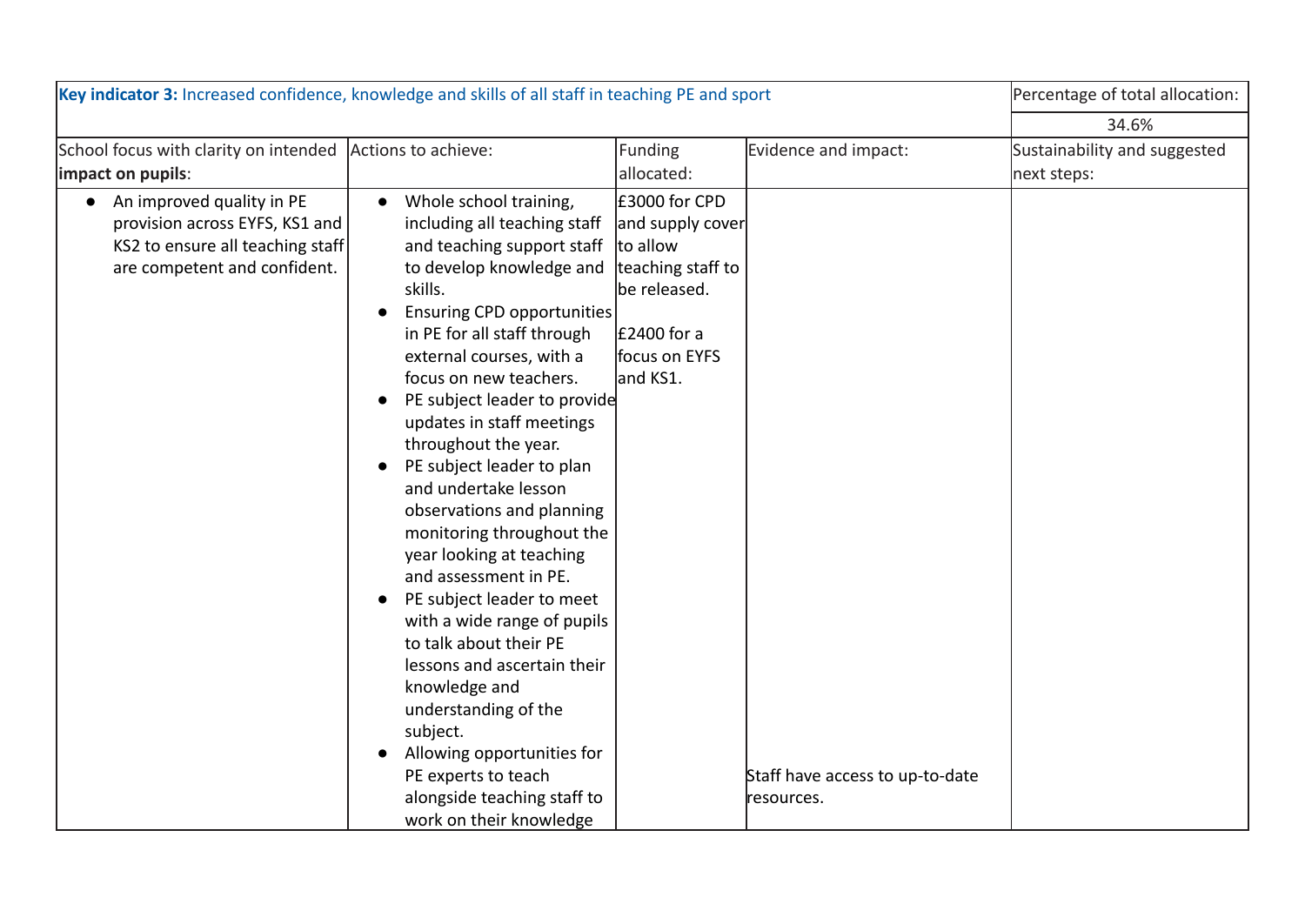|                                                                                                          | and skill base.                                                                                                                                                                                                                                  |                                                                       |                      | To continue to offer these<br>resources.                      |
|----------------------------------------------------------------------------------------------------------|--------------------------------------------------------------------------------------------------------------------------------------------------------------------------------------------------------------------------------------------------|-----------------------------------------------------------------------|----------------------|---------------------------------------------------------------|
| Ensuring up-to-date online<br>resources are available for all<br>staff.                                  | <b>Association for PE</b><br>Youth Sport Trust<br>$\bullet$<br>The PE Hub Planning Tool                                                                                                                                                          | £89<br>£200<br>£455                                                   |                      |                                                               |
| Key indicator 4: Broader experience of a range of sports and activities offered to all pupils            |                                                                                                                                                                                                                                                  |                                                                       |                      | Percentage of total allocation:<br>21.2%<br>24% of additional |
| School focus with clarity on intended<br>impact on pupils:                                               | Actions to achieve:                                                                                                                                                                                                                              | Funding<br>allocated:                                                 | Evidence and impact: | Sustainability and suggested<br>next steps:                   |
| Additional achievements:<br>To offer a wide range of<br>extra-curricular activities for all<br>children. | Discussions with staff to<br>$\bullet$<br>enable a wide range of<br>extra-curricular activities<br>offered across the school.<br>To ensure all children<br>$\bullet$<br>attend a physical<br>extra-curricular club at<br>some point in the year. | £3760<br>£1500 carried<br>over from the<br>previous<br>academic year. |                      |                                                               |